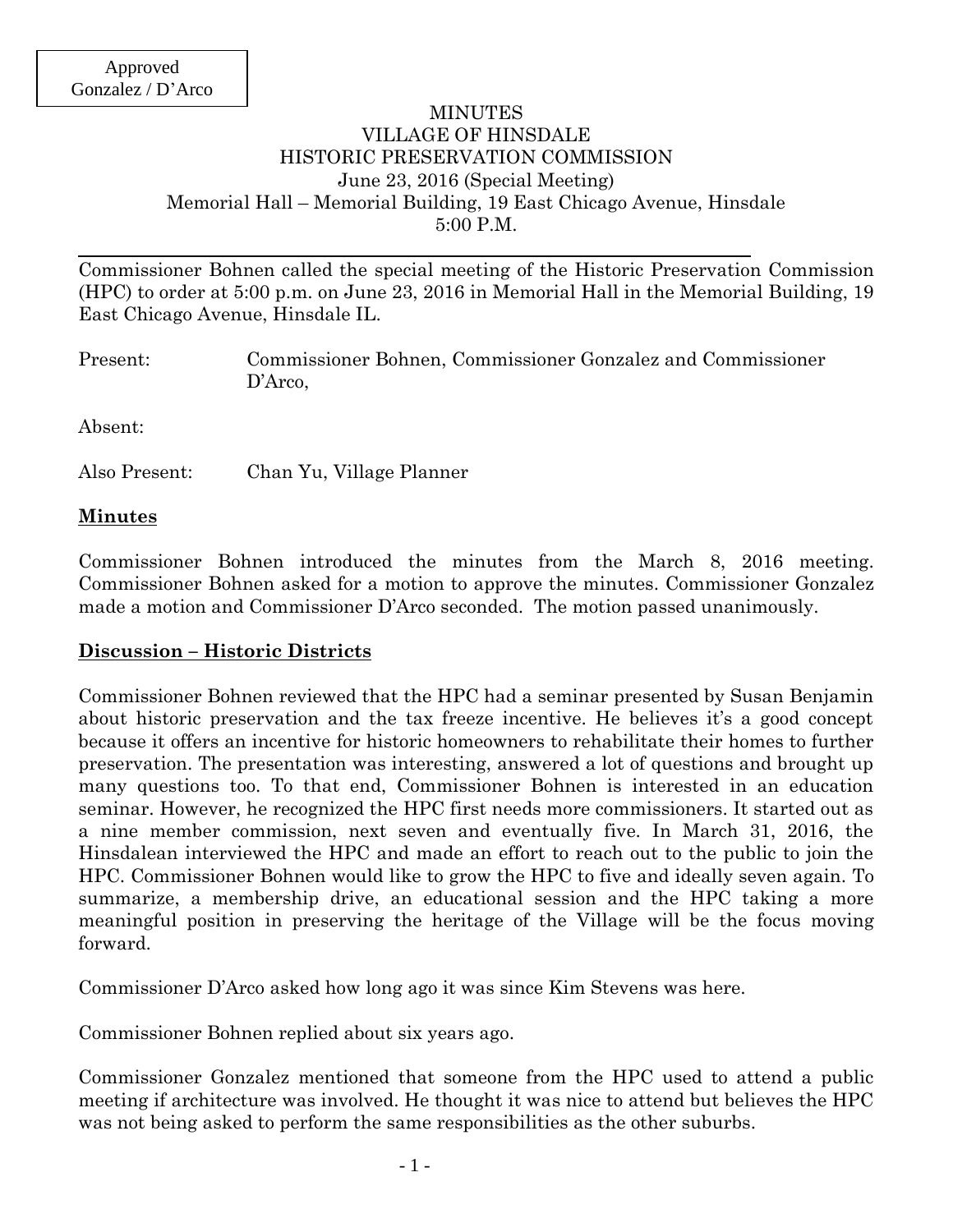Commissioner Bohnen reviewed that Hinsdale was placed tenth most endangered historic places by the State of Illinois Landmarks Council in 1998. More HPC background and history information ensued.

Commissioner D'Arco asked a question that has commonly come up; and that's why one would landmark their home given the red tape moving forward. She explained that there appears to be a growing number of young families that do not necessarily understand the reasons to pursue the designation.

Commissioner Bohnen explained that this again points back to education and was the reason for the seminar that the HPC and Susan Benjamin hosted. He asked Chan if the information has been uploaded to the website yet.

Chan, Village Planner asked if he was referring to the PowerPoint presentation.

Commissioner Bohnen replied yes.

Chan replied no, not that he is aware of.

Commissioner Bohnen requested this should be done.

Chan replied it will be done.

Commissioner Bohnen reviewed that Commissioner D'Arco's remarks are well taken and that the HPC needs the community to perceive it as proactive, helpful and cooperative with preservation.

Commissioner Gonzalez asked if it would be worth running an ad in the Hinsdalean for additional HPC Commissioners.

Commissioner Bohnen believed that would be a good idea and mentioned the Hinsdalean has always been very helpful and can ask them about it. He also reiterated on the focus for the HPC to help with construction recommendations and tax freeze assistance.

## **Historic Preservation Awards**

Commissioner Bohnen complimented the Village of Hinsdale for the work, design and methodology of the new Oak Street Bridge and would like to present a Historic Preservation award to the Village at a future Board meeting. He made a motion for this, and it was unanimously "approved".

Commissioner D'Arco asked if it could be possible to give smaller awards or recognition to homes noteworthy for preserving homes that could have easily been torn down.